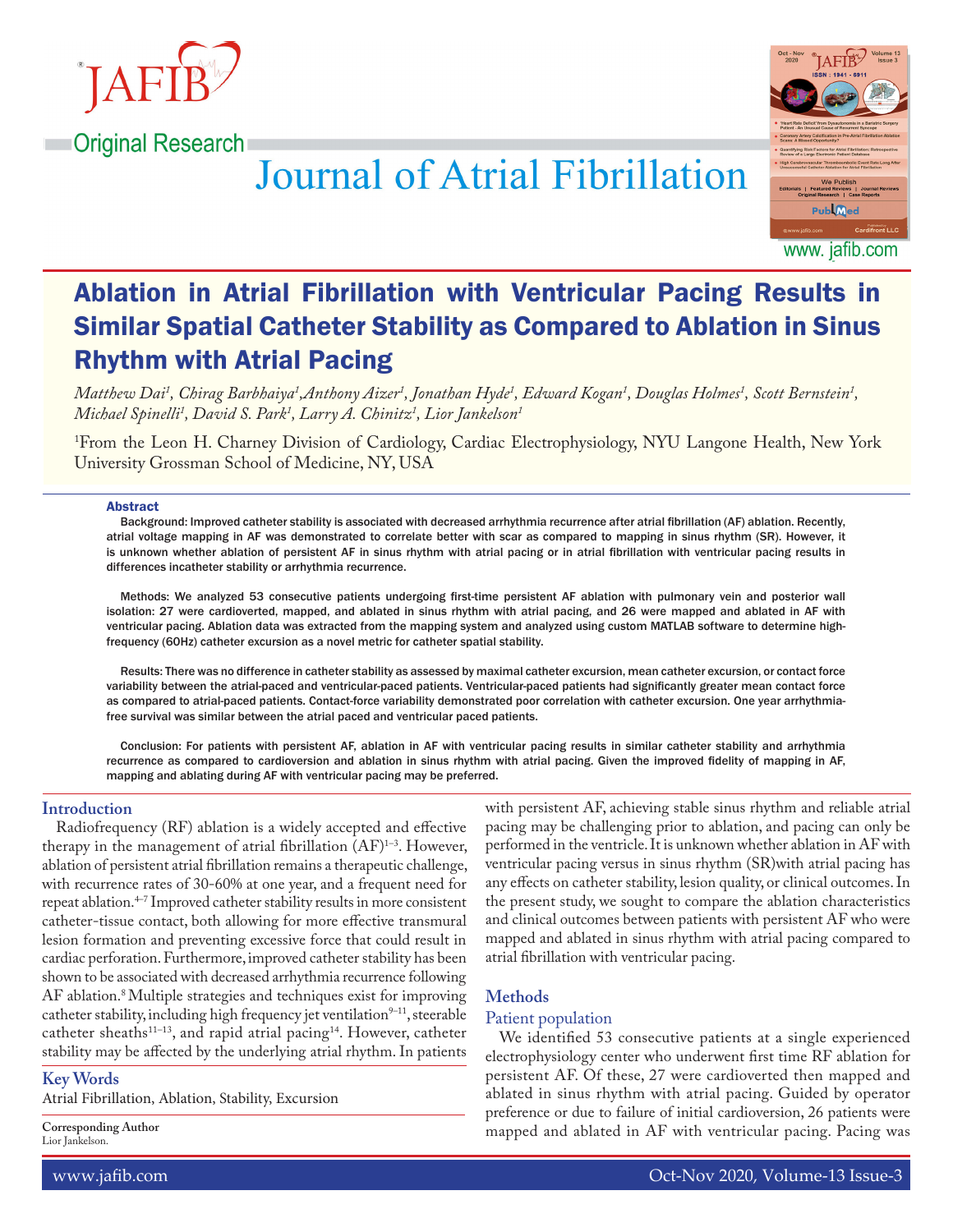# 2 Journal of Atrial Fibrillation **Community Community** Community Community Community Community Community Community

performed at a cycle length of 500-600ms, regardless of pacing site. All procedures were performed under general anesthesia with high frequency jet ventilation. Electroanatomical mapping was performed using either the circular Lasso® or five-spine PentaRay® mapping catheter and the CARTO3® mapping system, version 4 (Biosense Webster Inc., USA). Radiofrequency ablation was performed using the ThermoCool SmartTouch® force-sensing catheter (Biosense Webster Inc., USA) using point-by-point ablation at a power of 50W. All patients underwent pulmonary vein isolation (PVI) via wide antral circumferential ablation of the left and right pulmonary veins, as well as posterior wall isolation (PWI) via superior and inferior posterior wall lines connecting the PVI lesion sets. Additional ablation of the left and right carinas and/or residual electro-active areas within the posterior wall were performed at the discretion of the operator. VisiTag lesion stability settings were set to 2mm and 5s. Electrical isolation, including entrance and exit block, was confirmed using differential pacing and adenosine administration.

#### Ablation analysis and catheter spatial stability

Our group had recently described a method for precise analysis of catheter-tip spatial stability, utilizing custom developed MATLAB script applied on X-Y-Z axis tip position data acquired at 60Hz $^{\rm 8}.$ Briefly, ablation data was extracted from CARTO®and analyzed using custom MATLAB script (Mathworks, USA). For each ablation lesion, the mean 3-dimensional (3-D) catheter position was calculated, and catheter excursion was defined as the distance between each recordedposition of the catheter tip, sampled at 60Hz, to the mean 3-D catheter position for the lesion. Thus for calculation of excursion relative to a reference, we set the reference as the exact center in space of the entire "cloud" of positions recorded at 60Hz for each lesion. The mean and maximal catheter excursion were then calculated for each lesion (see Figure 1). Contact force variability was defined as the standard deviation of the contact force for the lesion.

#### Ablation and clinical endpoints

The primary ablation endpoint was catheter stability, defined by mean and maximalcatheter excursion.The secondary clinical endpoint was one year freedom from AF recurrence, following a 3-month blanking period. Recurrence was defined as an atrial arrhythmia lasting longer than 30 seconds on ambulatory monitoring, or an atrial arrhythmia documented on a standard 12 lead electrocardiogram. Recurrences within 3 months were included if they necessitated a repeat ablation.

#### **Statistics**

All statistical analysis was performed using SPSS Statistics 26 (IBM Corp., USA) and graphs were constructed using Prism 8 (GraphPad Software Inc., USA). Continuous variables are expressed as mean ± standard deviation, and categorical variables are expressed as percentages. Normality of data samples was assessed using Shapiro-Wilk test. Two sample hypothesis testing was performed using either Student's t-test if samples had normal distributions or Mann-Whitney U test if samples did not have normal distributions. Hypothesis testing for categorical variables was performed using Fisher's exact test. For Kaplan-Meier survival analysis, significance testing between groups was performed using log-rank test. For comparison between CF variability and catheter excursion, Pearson's correlation coefficient was calculated.



All patients provided written informed consent for their procedures, and all data collection and analysis was approved by the NYU Langone Medical Center Institutional Review Board.

## **Results**

#### Catheter stability and ablation characteristics

Baseline patient characteristics are provided in Table 1. Ventricularpaced patients had significantly larger left atrial diameters (4.9 ± 0.6cm vs 4.4  $\pm$  0.8cm, p = 0.02), but similar left atrial volume indices (41  $\pm$  $15 \text{mL/m2}$  vs 33 ± 8mL/m2, p = 0.14), as well as greater time since initial diagnosis of AF (4.4  $\pm$  4.7 yrs vs 2.5  $\pm$  4.2 yrs, p = 0.02), compared to atrial-paced patients.Otherwise, there were no significant clinical or echocardiographic differences between the two groups. With respect to ablation characteristics (Table 2), there were no significant



Figure 2: Measures of catheter stability in atrial-paced and ventricularpaced patients. There was no significant difference in mean excursion (A), maximal excursion (B), or standard deviation of contact force (C) between the two groups. Ventricular paced patients had significantly greater average contact force, compared to atrial paced patients  $(p = 0.02)$  (D).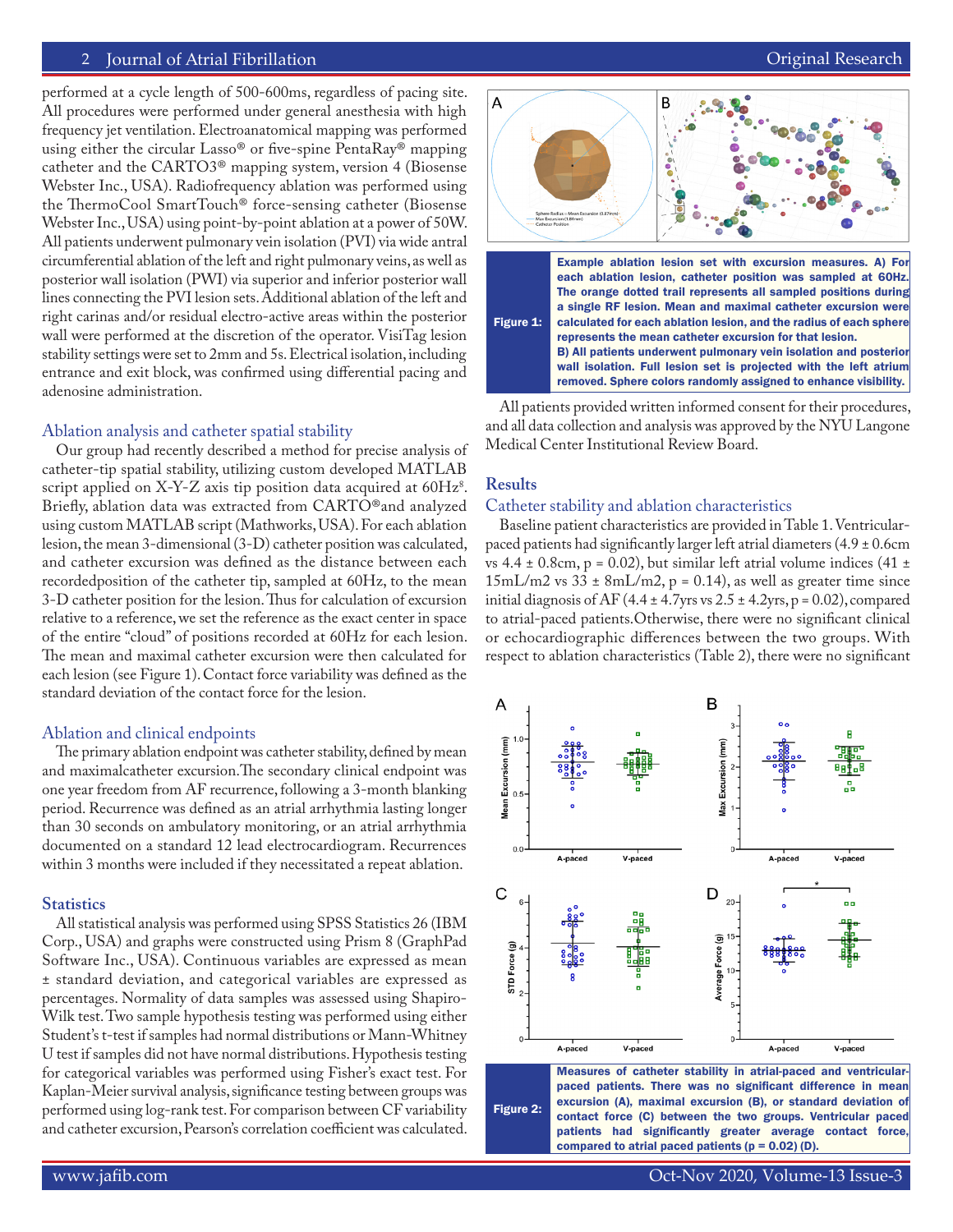

Figure 3: difference in one year arrhythmia free survival between the atrialpaced and ventricular-paced patients (78% vs 67%, p = 0.31).

differences in measures of catheter stability between the atrial-paced and ventricular-paced patients. Atrial-paced patients had similar mean catheter excursions  $(0.79 \pm 0.15 \text{mm}$  vs  $0.77 \pm 0.10 \text{mm}$ , p = 0.62), maximal catheter excursions  $(2.14 \pm 0.45 \text{mm} \text{ vs } 2.15 \pm 0.35 \text{mm} \text{, p} =$ 0.94), and contact force variability  $(4.2 \pm 1.0)$ g vs  $4.1 \pm 0.9$ g, p = 0.58), compared to ventricular-paced patients (Figure 2). In addition, the two groups had similar mean absolute impedance declines (7.7 ± 1.5ohms vs  $7.1 \pm 1.7$ ohms, p = 0.15) and percentage impedance declines (6.3  $\pm$  1.2% vs  $5.8 \pm 1.2\%$ , p = 0.12). Ventricular-paced patients had slightly greater average contact forces than atrial-paced patients ( $14.5 \pm 2.4$ g vs  $13.0 \pm 1.0$  $1.7g$ ,  $p = 0.02$ ) as well as greater force-time-integrals (FTIs,  $107 \pm 20gs$ vs  $95 \pm 15$ gs, = 0.02), which was driven by the greater contact forces.

Contact force variability demonstrated poor correlation with catheter excursion, r=0.16 and 0.02 for mean and maximal excursion, respectively.

## Procedure characteristics

Compared to atrial-paced patients, ventricular-paced patients had a non-significant trend towards increased total procedure time (169 ± 34min vs  $151 \pm 36$ min, p = 0.08). There was no significant difference in RF time (43  $\pm$  13min vs 41  $\pm$  13min, p = 0.64)(Table 3). There no procedural complications.

## Arrhythmia recurrence

48 of 53 (91%) patients completed 1 year follow up, with an average follow up length of  $11.5 \pm 1.9$  months. Follow up length was similar between the two groups. Overall 6 patients (11%) had long term continuous monitoring with an implantable device (PPM, ICD, or ILR), equally distributed between groups. The remaining patients underwent 1 or 2-week ambulatory event monitoring at 3, 6, and 12 months post-procedure (average  $2.3 \pm 1.1$  monitors). 87% of patients were maintained on an anti-arrhythmic medication (Amiodarone, Dronedarone, or Flecainide) for one month post-procedure, and 85% of patients were continued on long term beta-blocker and/or calcium channel blocker therapy (Table 1).Oneyear arrhythmia-free survival was similar between the atrial-paced and ventricular-paced patients

 $(78\% \text{ vs } 67\%, \text{ p} = 0.31)(\text{Figure 3}).$ 

# **Discussion**

In this study, we utilized a novel ablation data analytic tool to determine if pacing site and the rhythm during AF ablation affect procedural characteristics, and most importantly catheter spatial stability. We have recently demonstrated that improved catheter spatial stability is associated with lower rates of arrhythmia recurrence after AF ablation<sup>8</sup>. Therefore, it is important to understand the interaction of the atrial rhythm during AF ablation and catheter spatial stability.

The prevailing method for assessing catheter stability is indirect, via contact force variability. In our work we utilize a direct and precise method for stability assessment, based on excursion. As depicted in Figure 4, CF variability and spatial stability as measured by excursion analysis can be completely dissociated: while force variability may be minimal, implying good catheter stability, large excursions may be present, reflecting highly unstable catheter position of the catheter during lesion placement. Atrial pacinghas been demonstrated to enhances catheter stability compared to sinus rhythm<sup>14,15</sup>. Pacing at an accelerated ventricular rate reduces contact force variability and increases the proportion of time within a pre-specified contact force range. Our data, directly analyzing catheter stability through three dimensional positional excursion rather than indirectly by contact force, suggests that catheter ablation during atrial fibrillation with ventricular pacing, compared to sinus rhythm with atrial pacing,does not result in significant differences in spatial stability and lesion quality markers. Despite the difference in the underlying atrial rhythm, measures of catheter spatial stability were similar between the two groups. There were no differences in impedance decline between atrial paced and ventricular paced patients, further evidence that the ventricular rate and regularity are major determinants of catheter stability.

Ventricular-paced patients had longer procedure times and trended towards a greater number of electrical cardioversions. This can be explained by the fact that some patients in this group had unsuccessful



Figure 4: Catheter spatial stability as excursion vs. contact force variability. A, B demonstrate the poor correlation between CF variability and catheter excursion. C, D represent an example for the dissociation between CF variability and catheter excursion. While CF variability is high for point A, excursion is low (green tracings panel C and D). Vice versa, for point B the CF variability is low while excursion is high (blue tracings panel C and D).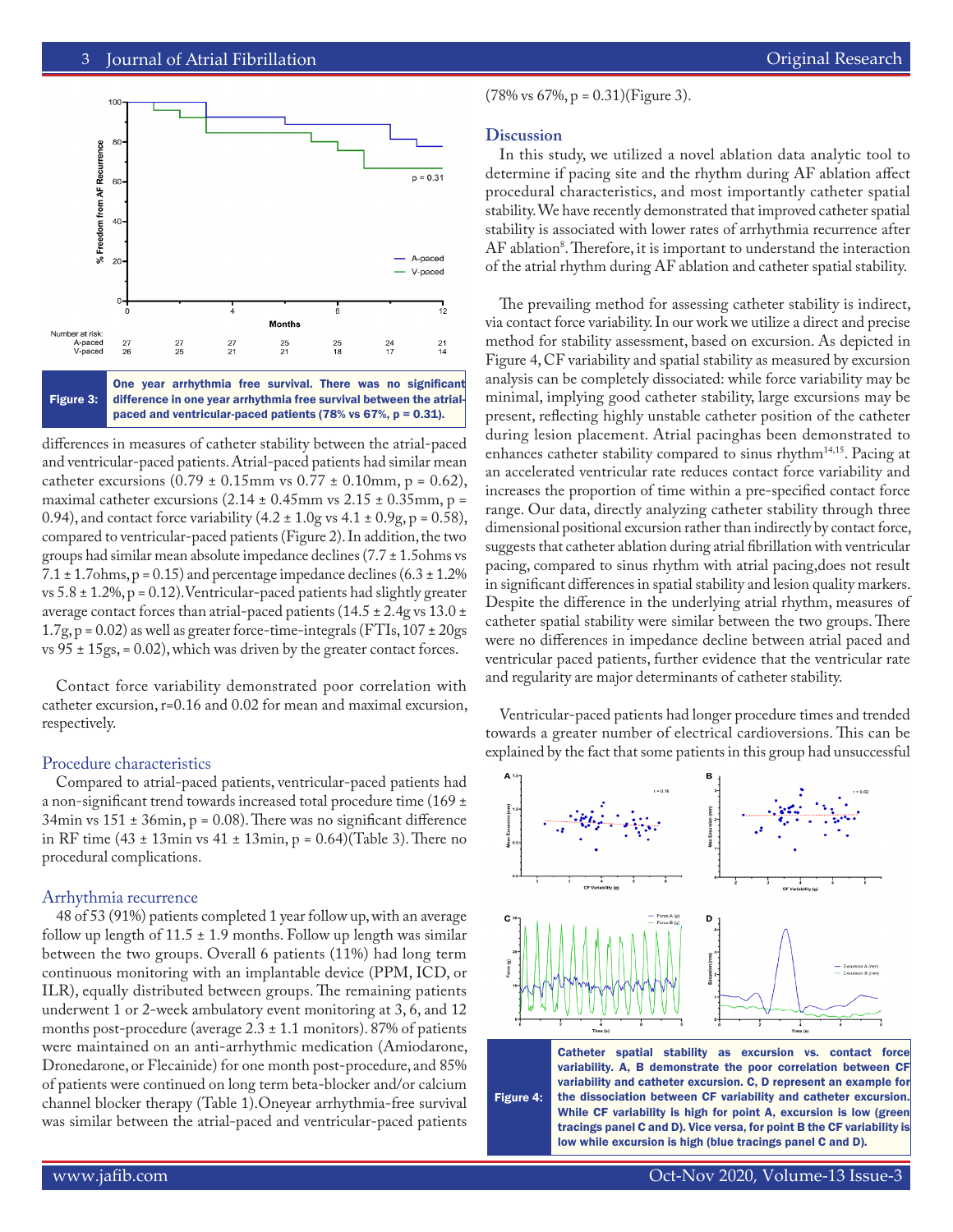## Table 1: Baseline Clinical Characteristics

|                                  | Overall (n<br>$= 53$                   | A-paced (n<br>$= 27$ | V-paced (n<br>$= 26$ | p            |
|----------------------------------|----------------------------------------|----------------------|----------------------|--------------|
| Sex (% male)                     | 74%<br>(39/53)                         | 74% (20/27)          | 73% (19/26)          | 1            |
| Age (yrs)                        | $63 \pm 12$                            | $64 \pm 10$          | $62 \pm 14$          | 0.92         |
| BMI ( $\text{kg/m}^2$ )          | $30.7 \pm 6.5$                         | $29.3 \pm 4.6$       | $32.1 \pm 7.8$       | 0.12         |
| LVEF $(%)$                       | $55 + 12$                              | $57 + 12$            | $53 + 13$            | 0.11         |
| LA Diameter (cm)                 | $4.6 \pm 0.7$                          | $4.4 \pm 0.8$        | $4.9 \pm 0.6$        | 0.02         |
| LA Volume Index $(mL/m^2)$       | $37 \pm 13$                            | $33 \pm 8$           | $41 \pm 15$          | 0.14         |
| <b>Years Since AF Diagnosis</b>  | $3.4 \pm 4.5$                          | $2.5 \pm 4.2$        | $4.4 \pm 4.7$        | 0.02         |
|                                  |                                        |                      |                      |              |
| CHA, DS, -VASc                   | $2.1 \pm 1.7$                          | $2.0 \pm 1.6$        | $2.2 \pm 1.7$        | 0.78         |
| HTN                              | $\overline{2}$<br>$\%$<br>6<br>(33/53) | 59% (16/27)          | 65% (17/26)          | 0.78         |
| <b>DM</b>                        | $15\% (8/53)$                          | $19\% (5/27)$        | $12\% (3/26)$        | 0.7          |
| <b>CHF</b>                       | $\overline{2}$<br>1<br>%<br>(11/53)    | 22% (6/27)           | 19% (5/26)           | 1            |
| <b>CVA</b>                       | $6\% (3/53)$                           | $4\%$ (1/27)         | $8\% (2/26)$         | 0.61         |
| <b>Vascular Disease</b>          | $4\% (2/53)$                           | 7% (2/27)            | $0\% (0/26)$         | 0.49         |
| <b>OSA</b>                       | 6<br>3<br>%<br>(19/53)                 | 37% (10/27)          | 35% (9/26)           | $\mathbf{1}$ |
|                                  |                                        |                      |                      |              |
| <b>Post-Ablation Medications</b> |                                        |                      |                      |              |
| Anti-arrhythmic                  | %<br>8<br>$\overline{7}$<br>(46/53)    | 81% (22/27)          | 92% (24/26)          | 0.42         |
| <b>BB</b> or CCB                 | 5<br>%<br>8<br>(45/53)                 | 78% (21/27)          | 92% (24/26)          | 0.25         |
|                                  |                                        |                      |                      |              |
| <b>Post-Ablation Monitoring</b>  |                                        |                      |                      |              |
| ILR, PPM, or ICD                 | $11\% (6/53)$                          | $11\% (3/27)$        | $12\% (3/26)$        | 1            |
| <b>Number of Monitors</b>        | $2.3 \pm 1.1$                          | $2.4 \pm 1.0$        | $2.1 \pm 1.2$        | 0.41         |
|                                  |                                        |                      |                      |              |

BMI = body mass index, LVEF = left ventricular ejection fraction, LA = left atrium, AF = atrial fibrillation, HTN = hypertension, DM = diabetes mellitus, CHF = congestive heart failure, CVA = cerebrovascular accident, OSA = obstructive sleep apnea, BB = beta-blocker, CCB = calcium channel blocker, ILR = implantable loop recorder, PPM = permanent pacemaker, ICD = implantable cardioverter-defibrillator

cardioversion attempts at the beginning of the procedure, which led to the decision to perform ablation in AF with ventricular pacing instead. All ventricular-paced patients in our study were successfully cardioverted to sinus rhythm by procedure end.

| Table 2:                   | <b>Ablation Characteristics</b>      |                  |                  |                          |      |  |
|----------------------------|--------------------------------------|------------------|------------------|--------------------------|------|--|
|                            |                                      |                  |                  |                          |      |  |
|                            |                                      | Overall $(n=53)$ | A-paced $(n=27)$ | $V\text{-}$ paced (n=26) | p    |  |
| Count                      |                                      | $146 \pm 44$     | $136 \pm 37$     | $156 + 49$               | 0.10 |  |
| <b>Lesion Duration (s)</b> |                                      | $7.4 \pm 0.8$    | $7.4 \pm 0.7$    | $7.4 \pm 0.8$            | 0.53 |  |
| Average Force (g)          |                                      | $13.7 + 2.2$     | $13.0 + 1.7$     | $14.5 + 2.4$             | 0.02 |  |
|                            | <b>Contact Force Variability (g)</b> | $4.1 \pm 0.9$    | $4.2 \pm 1.0$    | $4.1 \pm 0.9$            | 0.58 |  |
| Max Power (W)              |                                      | $51.1 \pm 1.0$   | $51.2 \pm .4$    | $50.9 \pm 1.4$           | 0.22 |  |
|                            | <b>Base Impedance (ohms)</b>         | $120 + 14$       | $120 + 12$       | $120 + 16$               | 0.90 |  |
|                            | <b>Impedance Decline (ohms)</b>      | $7.4 \pm 1.6$    | $7.7 \pm 1.5$    | $7.1 \pm 1.7$            | 0.15 |  |
|                            | <b>Percent Impedance Decline</b>     | $6.0 \pm 1.2\%$  | $6.3 \pm 1.2\%$  | $5.8 \pm 1.2\%$          | 0.12 |  |
| FTI (gs)                   |                                      | $101 + 19$       | $95 \pm 15$      | $107 + 20$               | 0.02 |  |
|                            | <b>Mean Excursion (mm)</b>           | $0.78 + 0.12$    | $0.79 + 0.15$    | $0.77 + 0.10$            | 0.62 |  |
|                            | <b>Max Excursion (mm)</b>            | $2.15 \pm 0.40$  | $2.14 + 0.45$    | $2.15 + 0.35$            | 0.94 |  |

Contact force variability was defined as the standard deviation of the contact force.  $FTI =$  force time integral

#### Table 3: Procedure Characteristics

|                                   | Overall $(n=53)$ | A-paced $(n=27)$ | V-paced $(n=26)$ | p    |
|-----------------------------------|------------------|------------------|------------------|------|
| <b>RF Time (min)</b>              | $42 + 13$        | $41 + 13$        | $43 + 13$        | 0.64 |
| <b>Total Procedure Time (min)</b> | $160 + 36$       | $151 + 36$       | $169 + 34$       | 0.08 |
| <b>Number of DCCVs</b>            | $1.0 + 0.7$      | $0.8 + 0.6$      | $1.2 + 0.7$      | 0.09 |
| $\geq$ 2 DCCVs (%)                | $19\%$ (10/53)   | $11\% (3/27)$    | 27% (7/26)       | 0.18 |

RF = radiofrequency, DCCV = direct current cardioversion

Performing mapping and ablation while in AF with ventricular pacing may have benefits to persistent AF ablation beyond catheter stability. Underlying atrial myopathy and fibrosis, particularly within the posterior wall of the left atrium, can serve as additional triggers and propagators of persistent AF. A recent study by Qureshi et al.<sup>16</sup> found that mapping during atrial fibrillation as compared to sinus rhythm, may enhance the identification of low voltage regions that correlate with atrial fibrosis on cardiac MRI. Thus mapping in AF may provide additive invaluable information regarding arrhythmogenic substrate and may facilitate refining of the ablation strategy, without compromising catheter stability.

With regards to hemodynamic implications of pacing, as the typical heart rate is kept at 100 beats per minute, allowing adequate ventricular filling, no instances of pacing related hemodynamic instability areexpected.

Overall one year arrhythmia-free survival was 73%, which is in line with previous data for persistent  $AF$  ablation<sup>4,6,7</sup>. There was no significant difference in recurrence between the atrial-paced and ventricular-paced patients, but this should be seen within the power limitation of the cohort.The ventricular-paced patients had significantly greater LA diameters,timesince AF diagnosis, as well as trend toward greater LA volume indices and lower LV ejection fraction. These measures have been shown to be associated with increased arrhythmia recurrence<sup>17-20</sup> thus sample size may have confounded recurrence outcomes.

### **Limitations**

This was a retrospective study of a consecutive cohort with a follow up time of 1 year. It is possible that the lack of statistically significant difference in arrhythmia recurrence is the result of a relatively small sample size. Likewise, logistic regression analysis to assess for predictors of arrhythmia recurrencewas not possible.Patients ablated in AF with ventricular pacing may represent a subset with more complex substrate, evident by resistance to DCCV.

#### **Conclusions**

Ablation of persistent atrial fibrillation in atrial fibrillation with ventricular pacing, compared to sinus rhythm with atrial pacing, results in similar spatial catheter stability andlesion quality as assessed by impedance decline and ablation parameters. Given the recent evidence suggesting voltage mapping during atrial fibrillation may provide more accurate assessment of atrial fibrosis, it may be preferable, at least in patients presenting in AF, to ablate during atrial fibrillation with ventricular pacing, and defer cardioversion until after procedure completion.